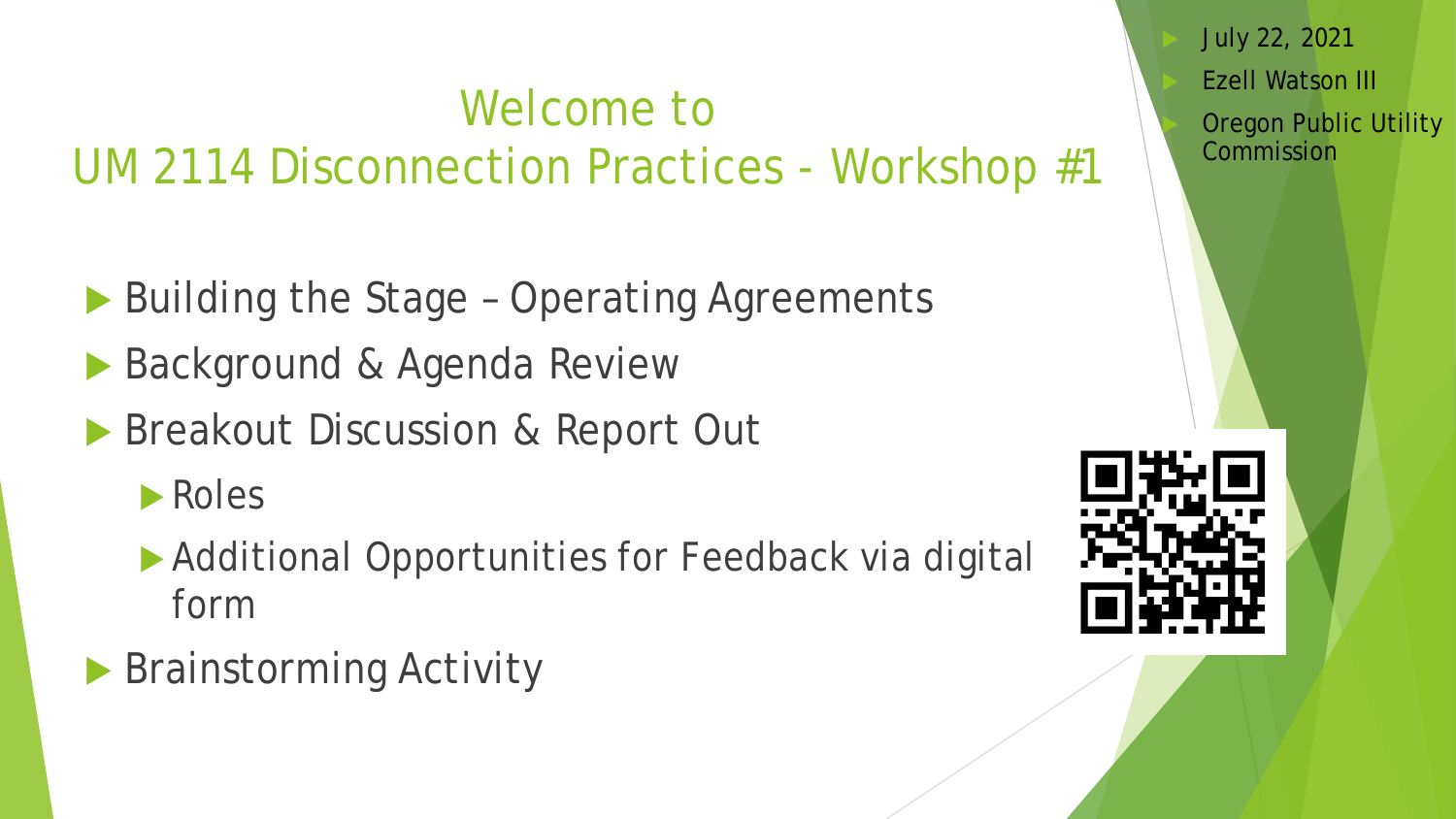### Brought to you by……

### Name

- **Ezell Watson**
- Anna Kim
- Michelle Scala
- Max St. Brown
- **Marilyn IntVeld**

### Role

- Director of Diversity, OPUC
- Senior Utility Analyst, OPUC
- Senior Utility Analyst, OPUC
- Renewable Resource Analyst, OPUC
- Administrative Specialist, OPUC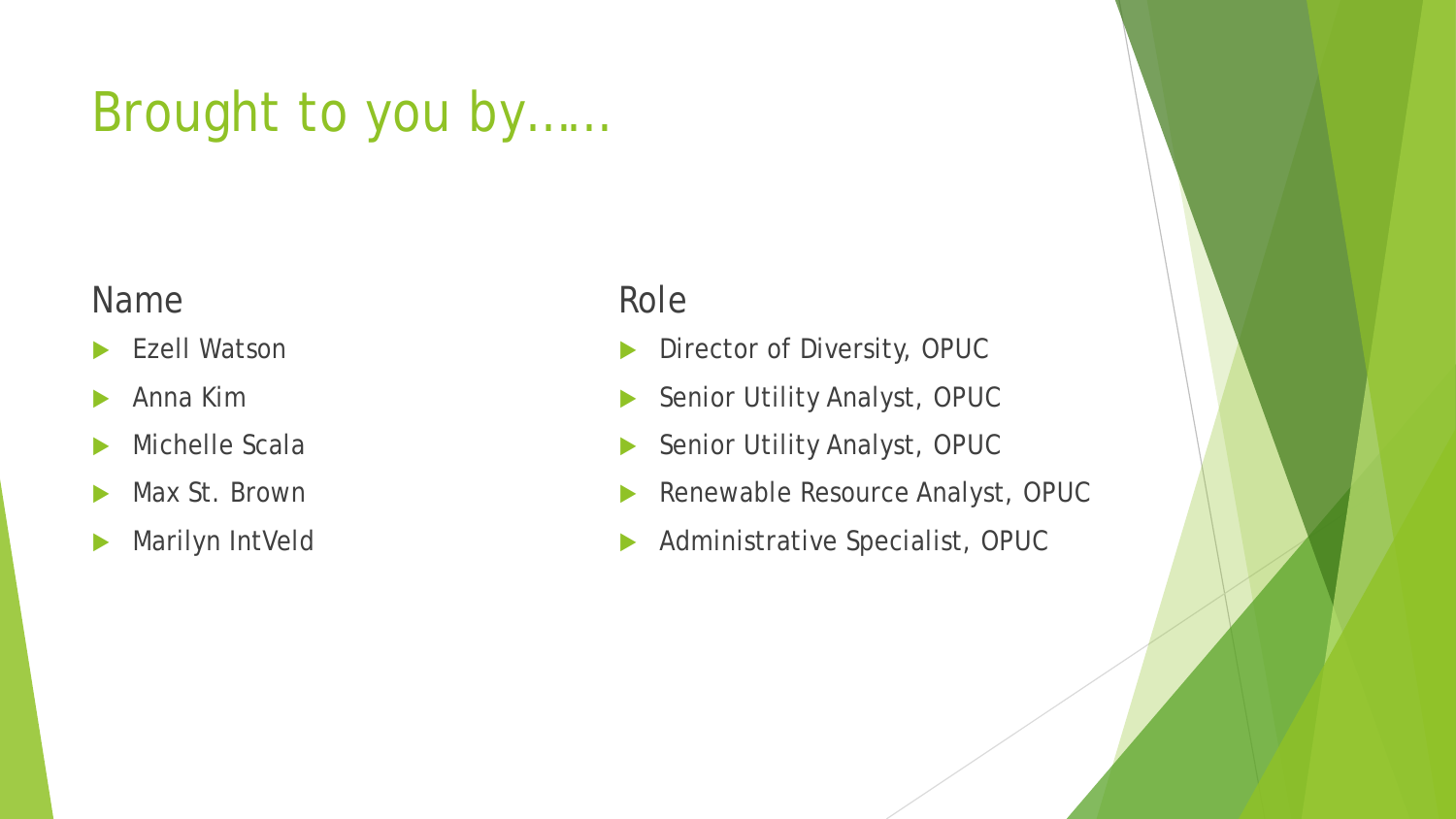### **Operating Agreements**

- 1. Be energy efficient: (Allow room for multiple perspectives. Leave time for everyone.)
- 2. Stay engaged (connected) without tripping the circuit breaker. (don't overheat)
- 3. Consider environmental conditions (mute when not speaking)
- 4. Seek understanding (listen to understand, not to respond
- 5. Group Norms (suggestions from participants)
- 6. Community Suggested Agreements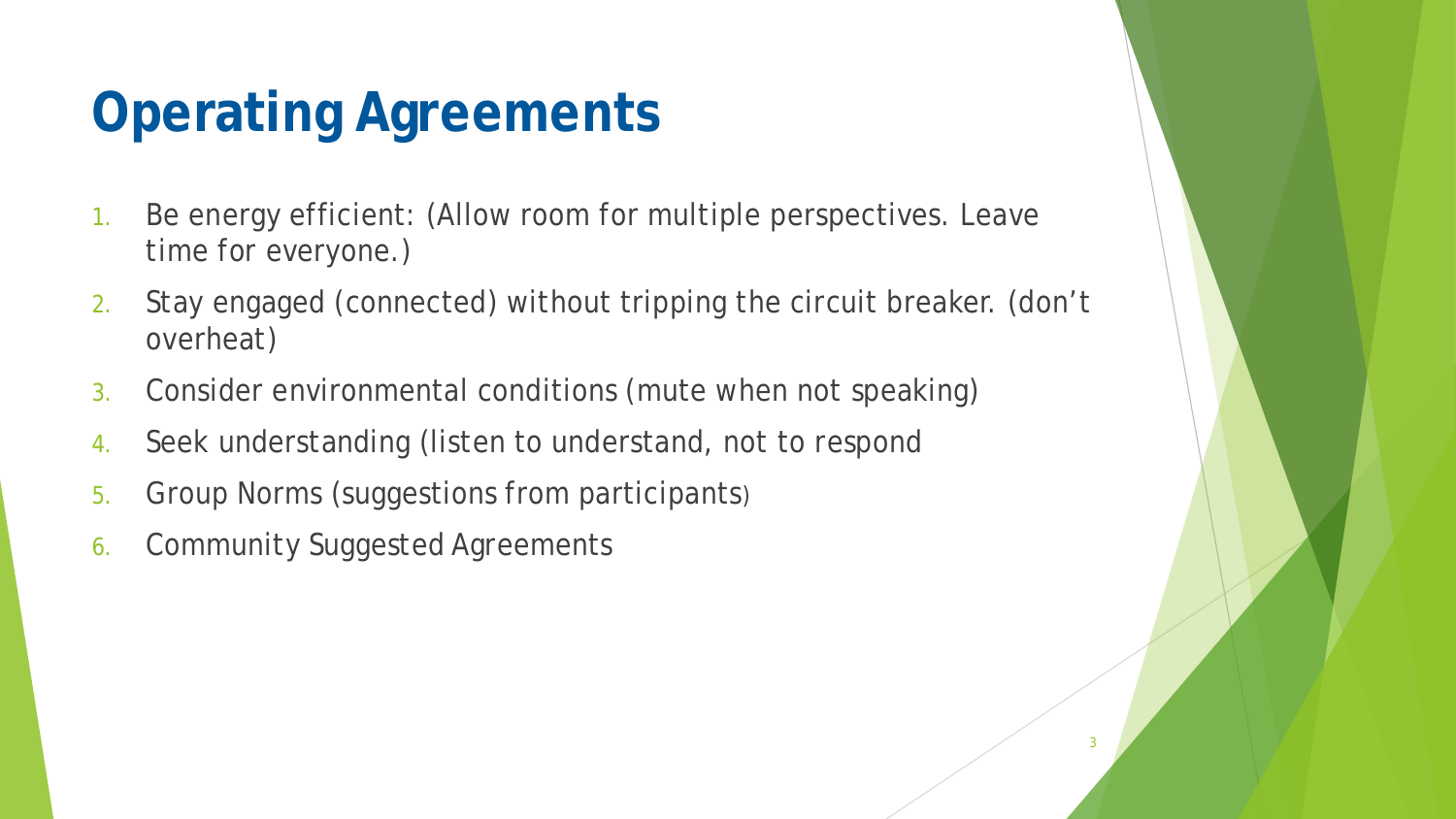Current Protections Against Utility Service Disconnection

July 22, 2021

Michael Dougherty

Oregon Public Utility Commission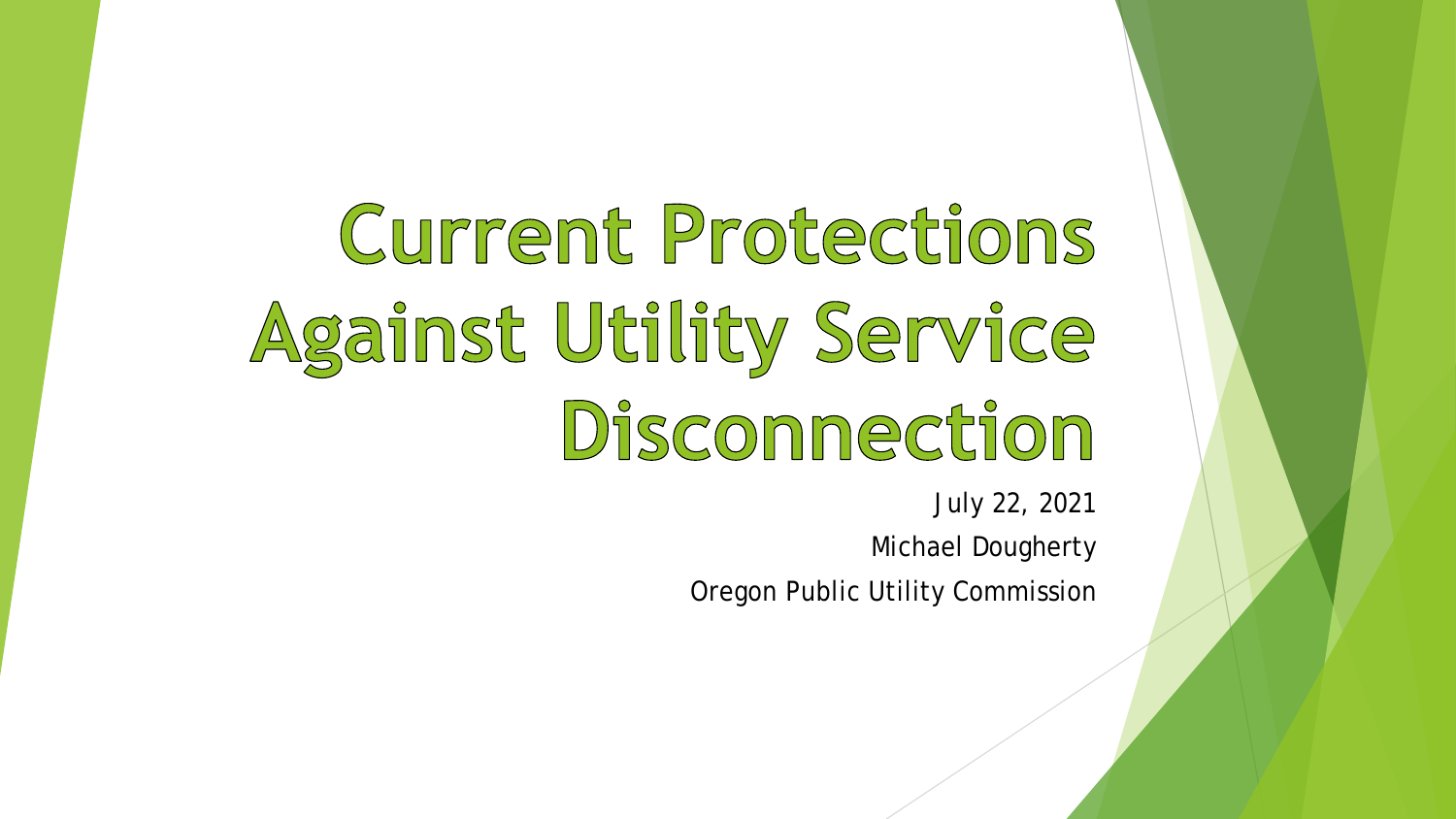# OAR 860-021-0320 Disconnection of Service on Weekends

This rule requires that utilities NOT disconnect service on Friday, Saturday, Sunday, any state recognized holiday, and the day before a state recognized holiday (exceptions include safety, voluntary disconnects, "no signer" cuts, and theft)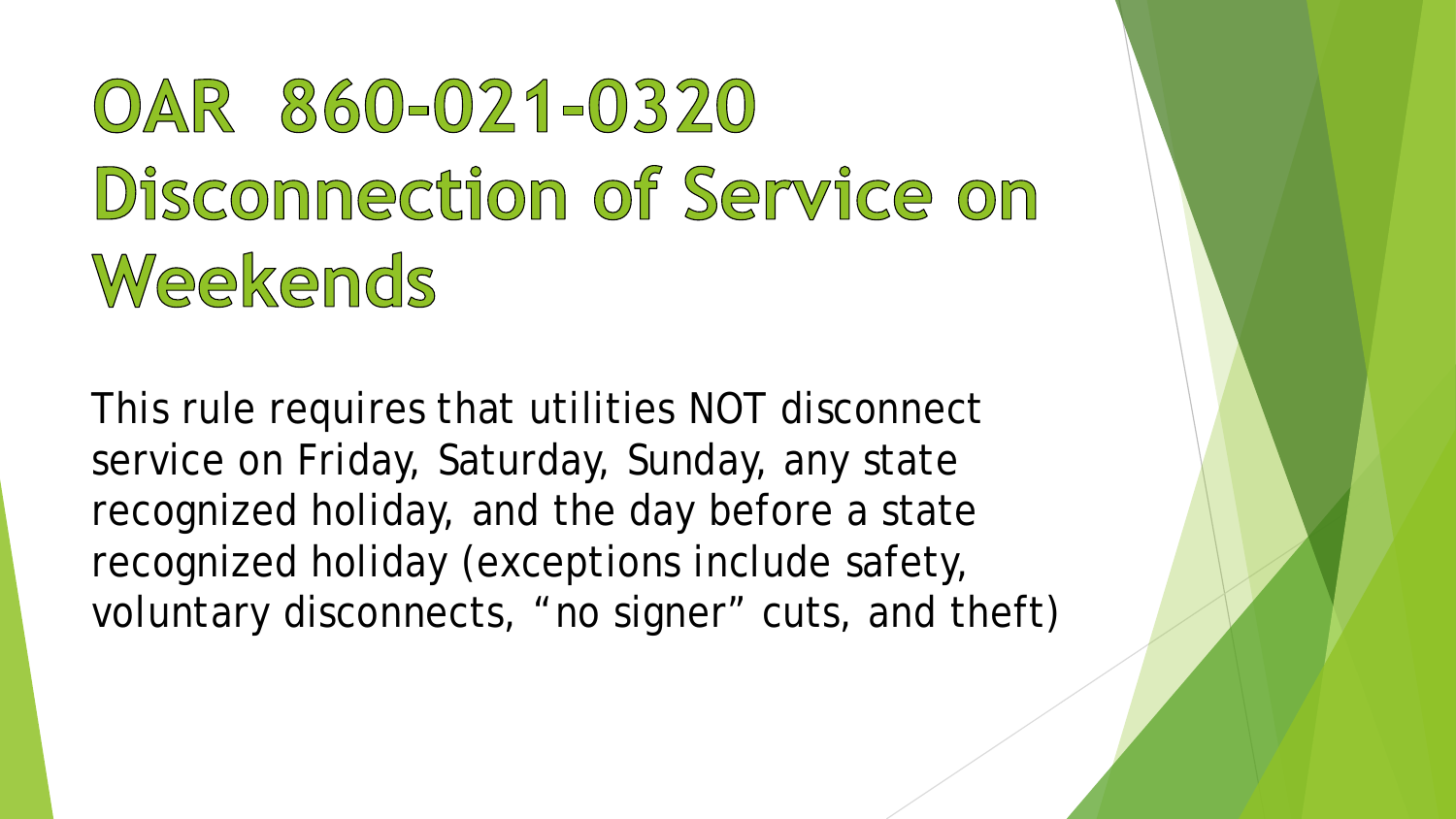# Disconnection of Service on Weekends

### **Who Qualifies**:

Anyone who is a customer with the utility. It does not apply to someone taking service who has not both applied for service and been accepted as a customer by the utility. (Customer Definition: Someone who has applied for service, been accepted, and is receiving service).

### **Process to Obtain Protection**:

Anyone who has "customer" status is automatically protected. No action required by customer.

**How Many Customers usually take advantage of this protection:** All utility "customers" are protected.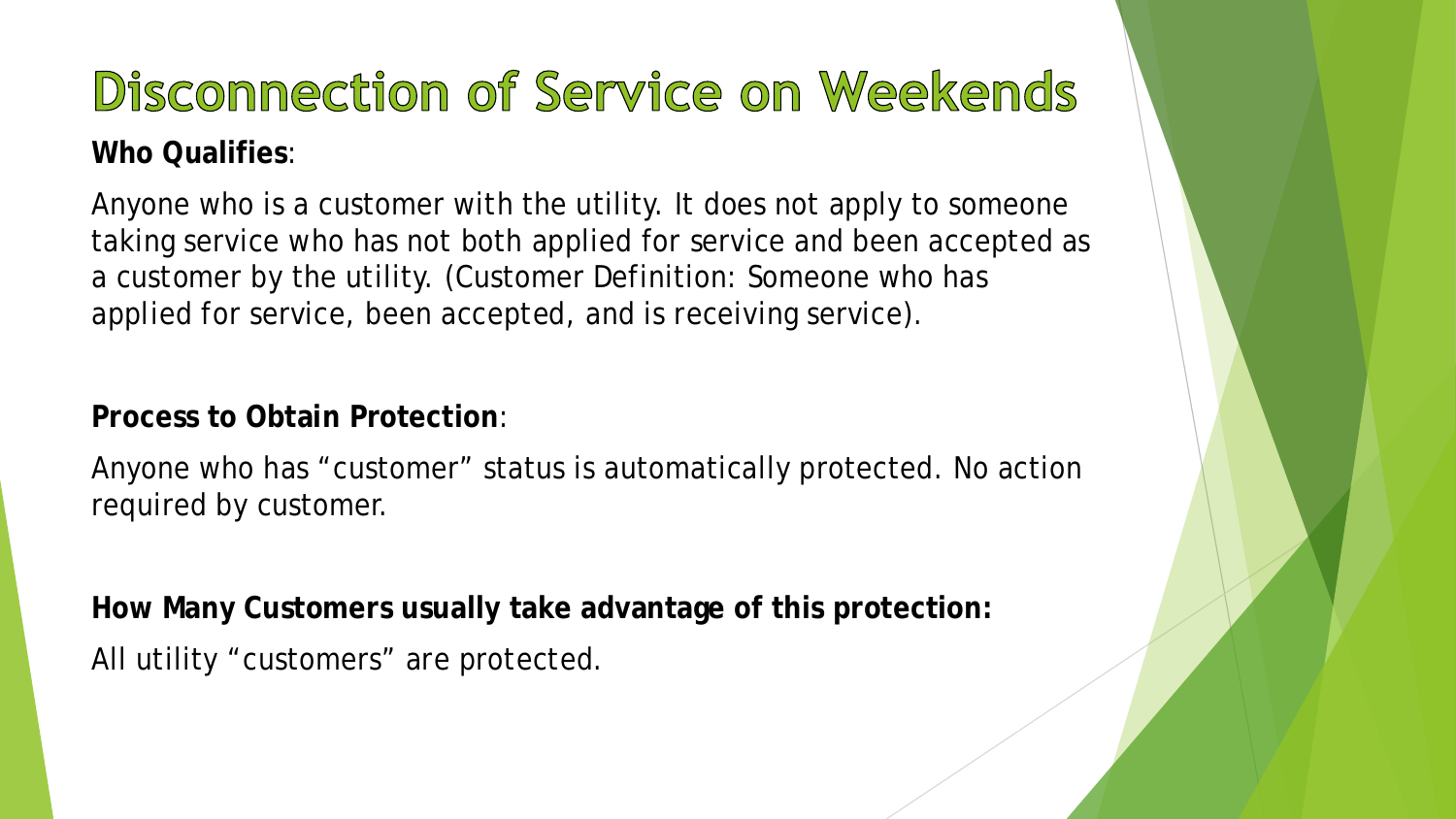## OAR 860-021-0407 Severe Weather Moratorium

This rule prohibits disconnections of residential customers when the forecast high temperature for any day is less than 32 degrees, and remains in effect until the forecast high reaches 32 degrees or higher. It also prohibits disconnections on days when a Heat Advisory has been declared, and remains in effect until the Heat Advisory is lifted.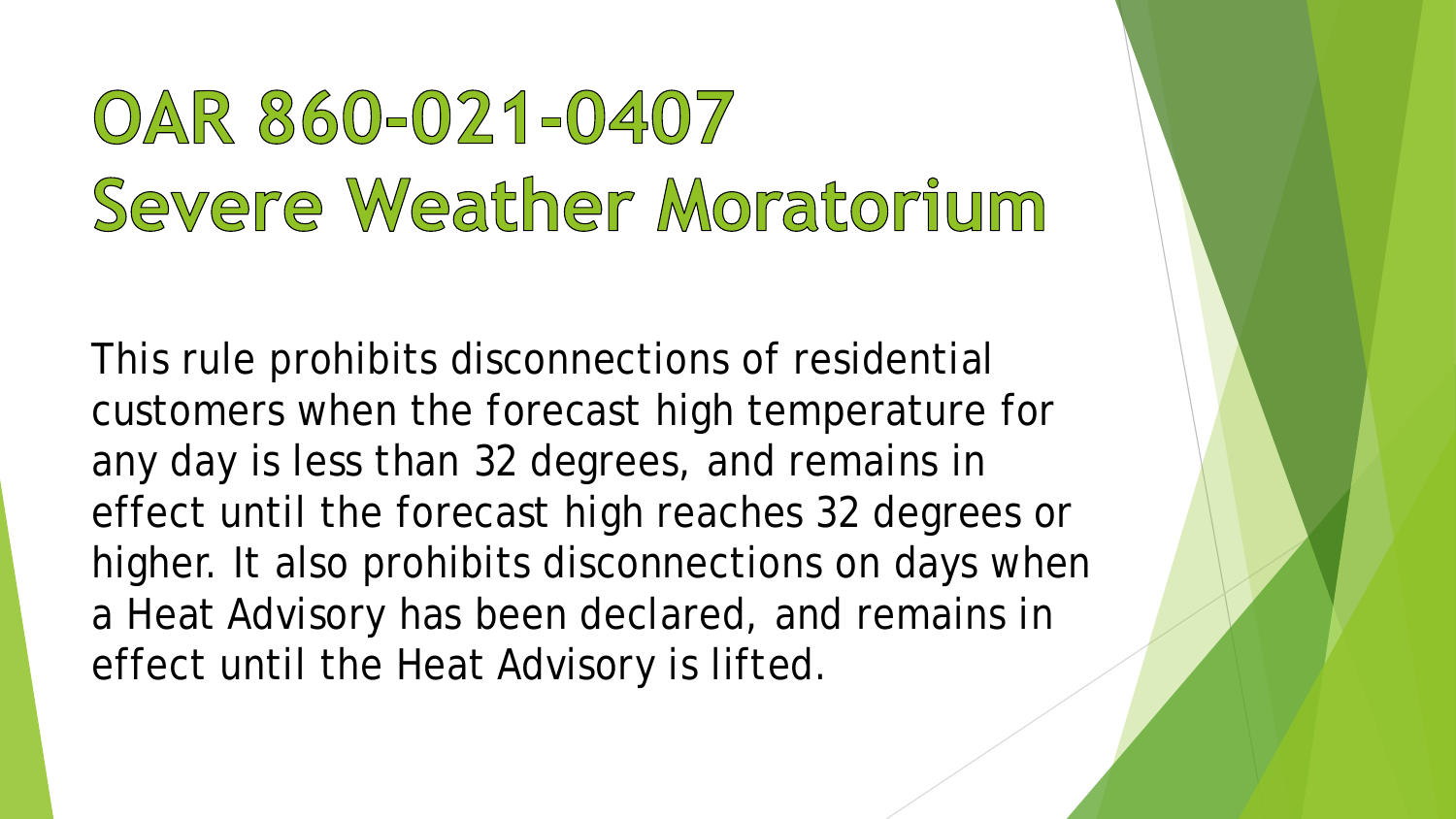## Severe Weather Moratorium

**Who Qualifies**:

All residential customers in a geographic location where a moratorium has been declared by the utility.

**Process to Obtain Protection**:

Anyone who has "customer" status is automatically protected. No action required by customer.

**How Many Customers usually take advantage of this protection:**

All residential utility "customers" are protected.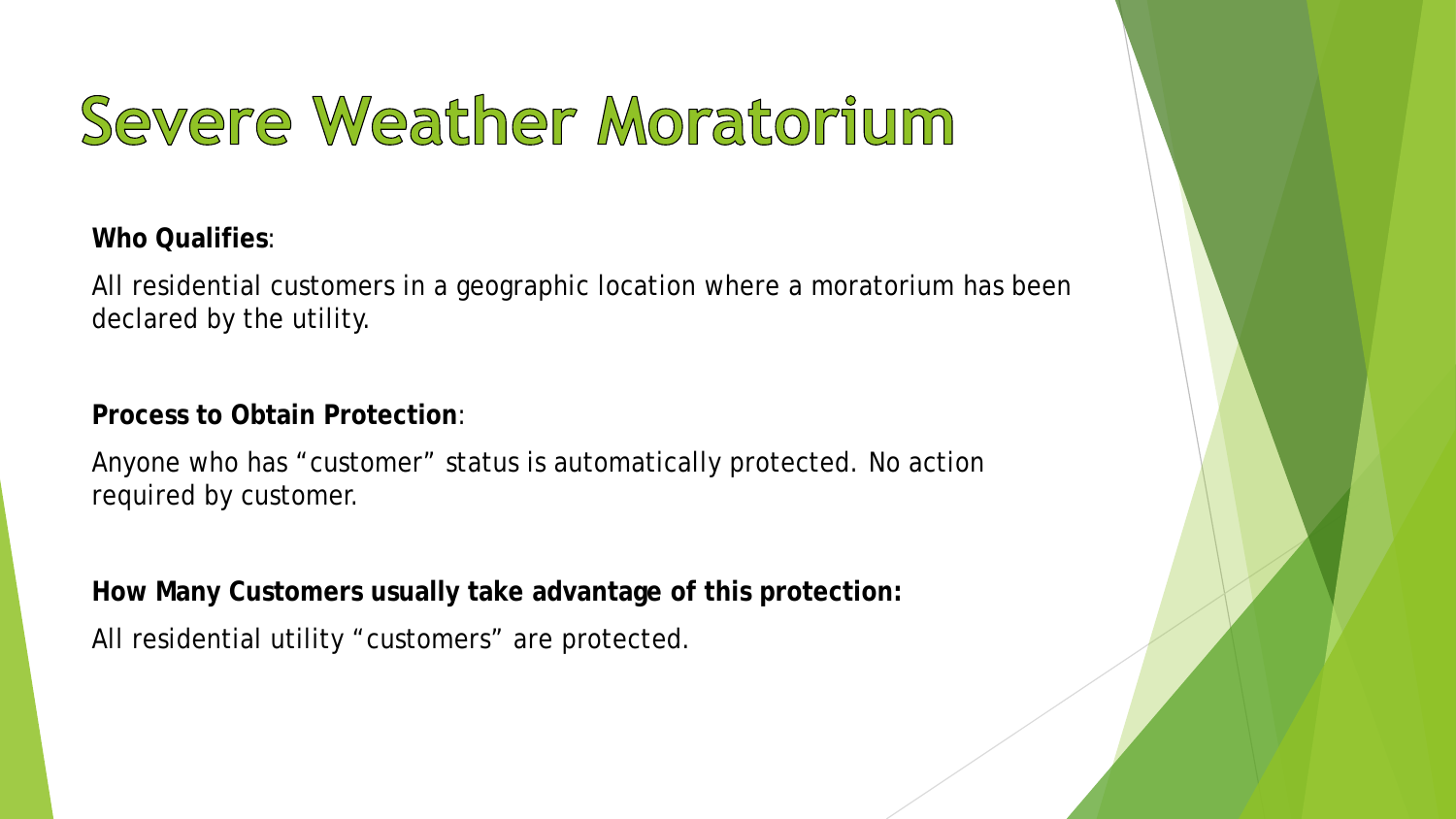# OAR 860-021-0510 Medical Certificates

This rule prohibits utilities from disconnecting the service of a customer who has obtained an Emergency Medical Certificate from a "qualified medical professional" stating disconnection would significantly endanger the physical health of the customer or a member of the household.

However, the rule also states a customer is not excused from paying for their energy service. In order to avoid disconnection, the medical certificate holder is required to enter into a time payment agreement (TPA). The Commission generally expects TPA terms which are longer than the norm, and which meet the needs of the customer. If the utility and customer cannot agree on the term, the customer may appeal to the PUC who may set the term.

If the customer experiences a financial hardship, the TPA can be renegotiated once.

Utilities are required to notify Consumer Services when they propose to disconnect a Med Cert holder.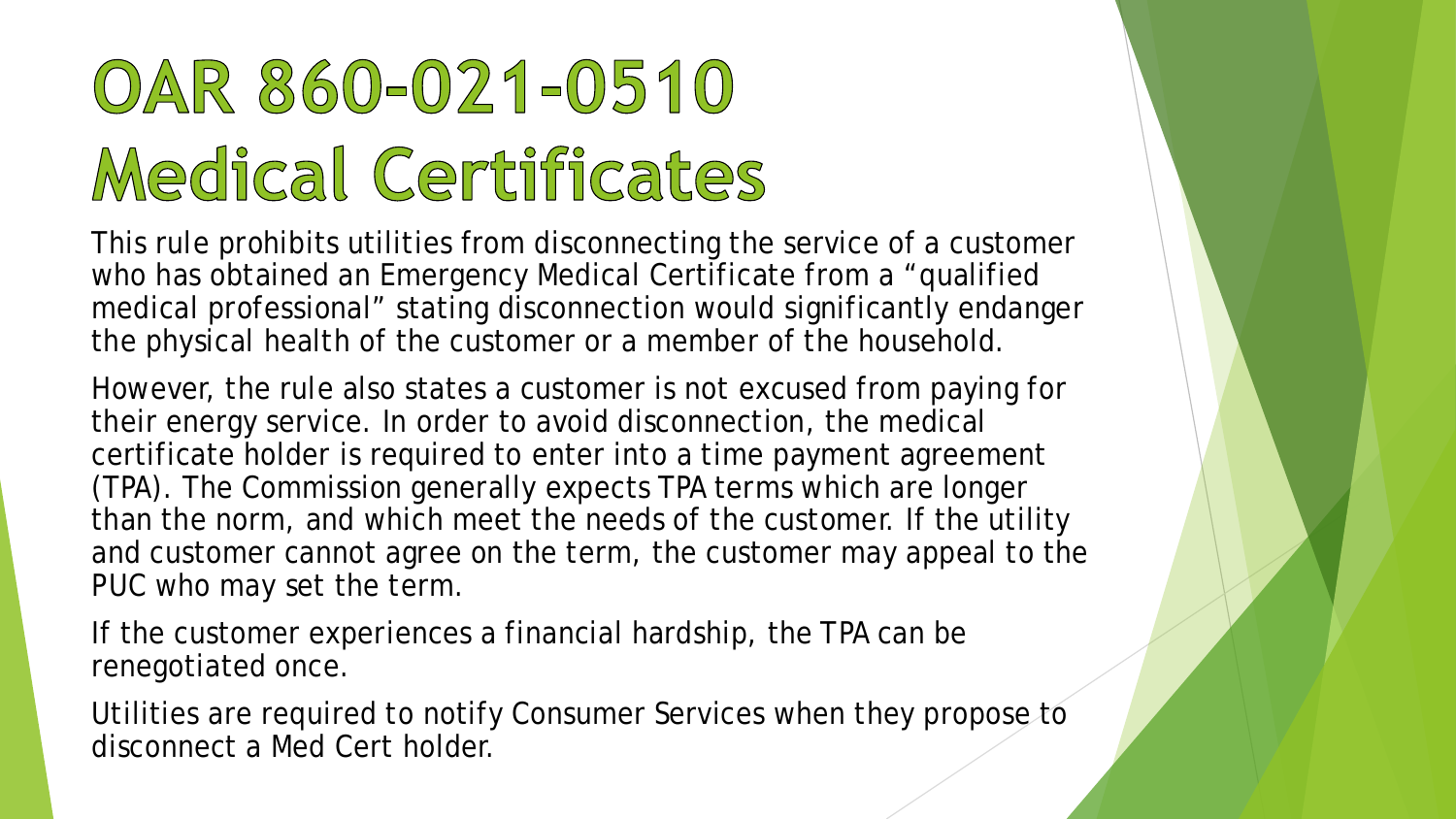## Medical Certificates

#### **Who Qualifies**:

Any customer or household member whose life would be significantly endangered by the loss of utility service, and who obtain a Medical Certification from a qualified medical professional who will attest to that.

#### **Process to Obtain Protection**:

Customer must request their qualified medical professional issue a Medical Certificate attesting to the circumstances which qualify the customer for the Med Cert. The medical professional submits the Med Cert form to the utility.

#### **How Many Customers usually take advantage of this protection:**

Since early 2000, there has been a voluntary moratorium on disconnections in place, so utilities have not been requiring medical certificates. For representation of a normal year, the following numbers are for 2019: